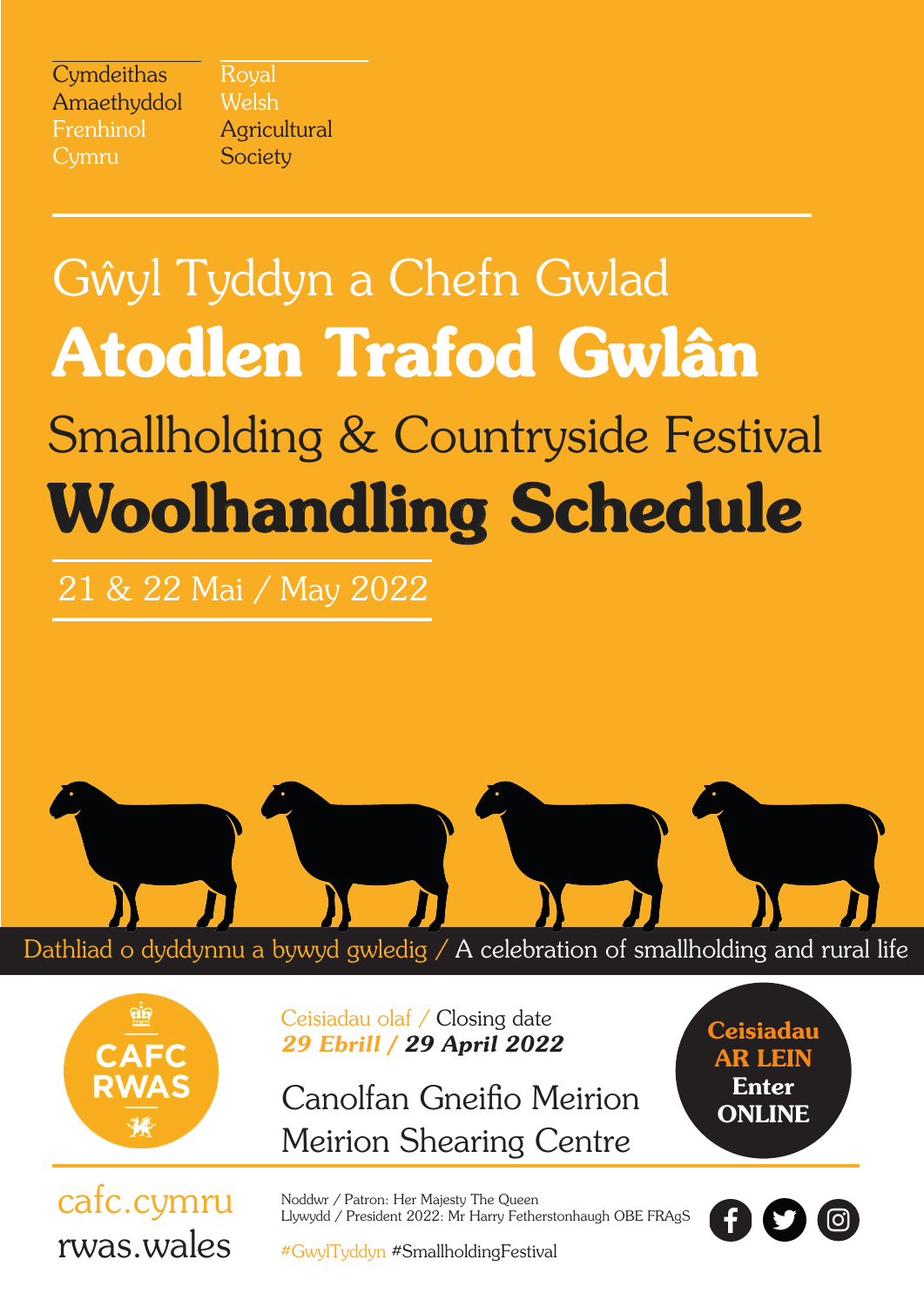# *CYDNABYDDIAETHAU* • *ACKNOWLEDGEMENTS*

Mae'r Gymdeithas yn cydnabod yn ddiolchgar y nawdd a gafwyd gan y canlynol: The Society acknowledges with thanks the sponsorship received from the following:





Mae'r Gymdeithas yn diolch i'r darparwyr am y defaid ar gyfer y cystadlaethau ac i'r cystadleuwyr am drafod y defaid yn ofalus.

The Society wishes to thank the donors for the provision of sheep for the competitions and the competitors for their careful handling of the sheep.

\* \* \* \* \* \* \* \* \* \* \* \*

**Manylion cyswllt Contact details**

Mrs Tracy Powell 201982 554420 CAFC Cyf / RWAS Ltd<br>Llanelwedd Llanfair ym Muallt / Builth Wells



 $\boxtimes$  tracy@rwas.co.uk

Powys LD2 3SY For online entries: www.rwas.wales

### \* \* \* \* \* \* \* \* \* \* \* \*

### **Manylion Arddangoswyr, Cyhoeddusrwydd a Diogelu Data Exhibitor Details, Publicity and Data Protection**

The Royal Welsh Agricultural Society is committed to protecting your personal data and processing it only in accordance with legal requirements. For more information on the Society's Data Protection Policy please refer to our website page [www.rwas.wales/policies.](http://www.rwas.wales/policies) We process your personal data as it is necessary for the performance of our contract with you to facilitate your entry to the event. We will not transfer your data outside of the European Economic Area and will not share your data with third parties except for regulatory authorities or affiliated Societies to whom we may submit entries and results to be checked for validity and eligibility based on their legitimate interests. Your name, county and animal details will be published within the Society's catalogue. Results will also be circulated with members of the press and published on our website. We retain your data in accordance with our retention schedule to simplify future applications. You have various rights in the data we hold including rectification and objecting to processing. Please also be aware that photographs and film will be taken throughout the Showground for broadcast, publicity and marketing purposes.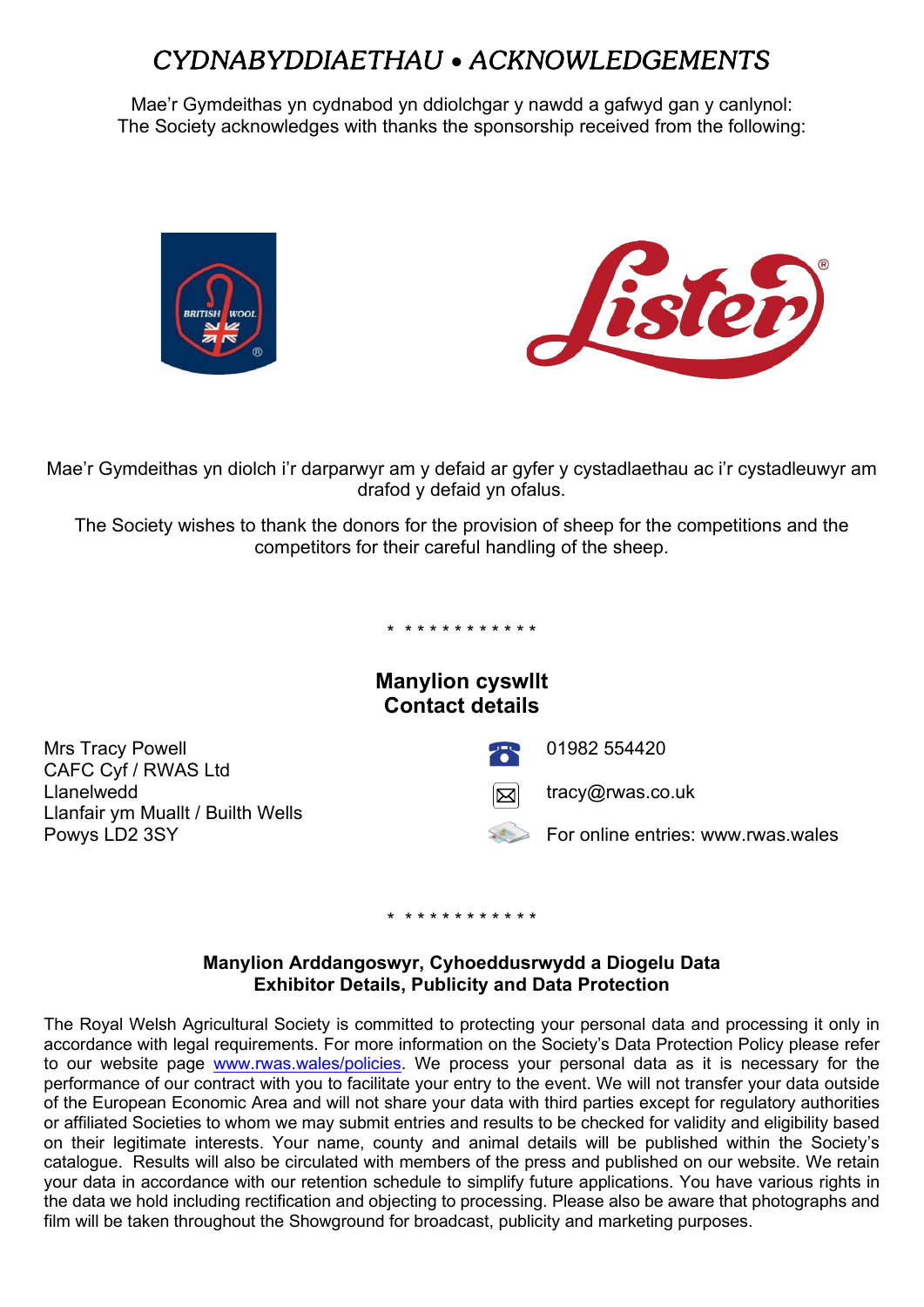## *SWYDDOGION* • *OFFICIALS*

Cadeirydd • Chairman Mr John I Davies, Presteigne, Powys Is-Gadeirydd • Vice Chairman Mr Ray Davies, Llangammarch Wells, Powys Dyfarnwyr • Referees Mr Gwyn Davies, Betws y Coed, Gwynedd Mr John I Davies, Presteigne, Powys Mr Ray Davies, Llangammarch Wells, Powys Mr Dilwyn Evans, Talybont, Ceredigion Prif Stiward • Chief Steward Mr John I Davies, Presteigne, Powys Uwch Stiward • Senior Steward Mr Martyn David, Barry, Vale of Glamorgan Rheolwr y Cneifwyr • Shearers Control Mr Rob Healey, Llyswen, Powys Cneifwyr • Shearers Mr Mark Dyke, Hundred House, Powys Mr Rhydian Evans, Talybont, Ceredigion Mr Ian Jones, Hundred House, Powys Mr Neil Lawrence, Garth, Powys Mr Andrew Morris, Aberedw, Powys Mr Lloyd Rees, Llandefalle, Powys Trefnwyr y Defaid • Sheep Organisers Mr Stephen Pugh, Nantmel, Powys Mr Bryan Pugh, Nantmel, Powys Stiward Defaid wrth Gyrraedd • Sheep Arrival Steward Mrs Sophia Pugh, Nantmel, Powys Trafodwyr Defaid • Sheep Handlers Mr Estyn Bufton, Presteigne, Powys Mr Brian Sankey, Presteigne, Powys Stiwardiaiad Corlannau Ôl • Back Pen Stewards Mr Aled Jones, Llanafan Fawr, Powys Mr Brian Jones, Llanafan Fawr, Powys Mr Graham Lawrence, Llanafan Fawr, Powys Mr Philip Price, Presteigne, Powys Stiwardiaid Gwlân • Wool Stewards Mr Rob C Evans, Presteigne, Powys Mr Neil Lawrence, Garth, Powys Derbynfa • Reception Desk Mr Rob Healey, Llyswen, Powys Miss Megan Greenow, Tregoyd, Powys Mrs Sharon Healey, Llyswen, Powys Amserwyr • Time Keepers Mrs Ann Davies, Presteigne, Powys Mrs Marion Evans, Talybont, Ceredigion Miss Megan Price, Llanafan Fawr, Powys Sylwebwyr • Commentators Mr Huw Condron, Stratford upon Avon, Warwickshire Mr Tom A Evans, MBE FRAgS, Beulah, Powys Mr Steve Meredith, Glasbury on Wye, Powys Sgorwyr • Scorers Mr Ioan Jones, Llanafan Fawr, Powys Miss Danielle Pryce, Llanafan Fawr, Powys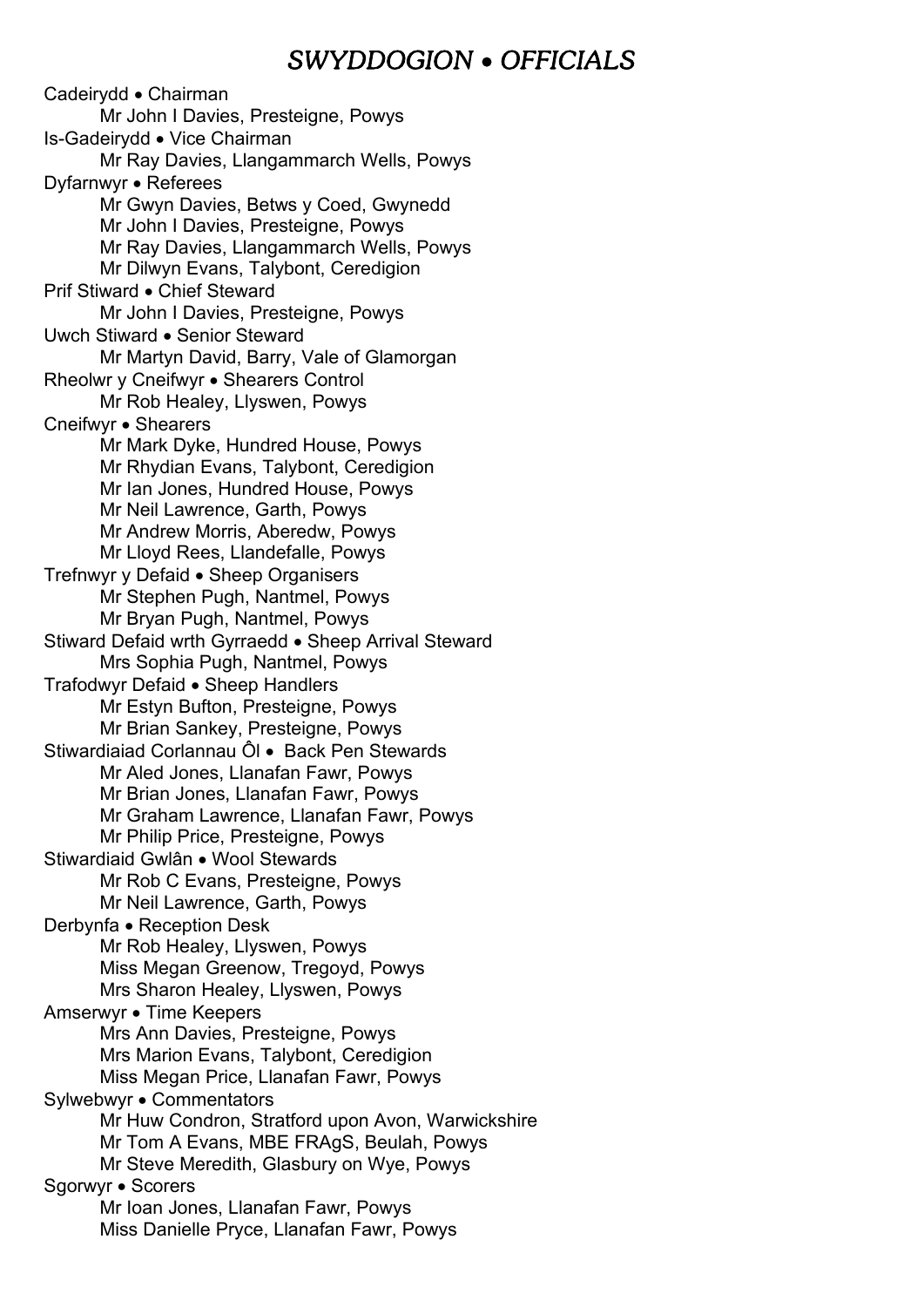Stiwardiaid Tlysau a Gwobrau • Trophies & Awards Stewards Mr Rob Healey, Llyswen, Powys Mr Estyn R James, Beulah, Powys Ms Gwenan Paewai, Sidbury, Devon Stiwardiaid Cyswllt Noddwyr a Gwahoddedigion • Sponsors & VIP Liaison Stewards Mr Tom A Evans, MBE FRAgS, Beulah, Powys Mr Estyn R James, Beulah, Powys Stiward Iechyd A Diogelwch • Health & Safety Steward Mr John I Davies, Presteigne, Powys Stiward Peiriannau • Machine Steward Lister Gwesteiwragedd • Hostesses Mrs Marion Evans, Talybont, Ceredigion Mrs Sue Jones, Llanafan Fawr, Powys Miss Danielle Pryce, Llanafan Fawr, Powys

Competitors will be asked to assist the judges and stewards with scribing and carrying the wool trays.

### *AMODAU CYFFREDINOL AR GYFER POB DOSBARTH GENERAL CONDITIONS APPLYING TO ALL CLASSES*

The Smallholding & Countryside Festival will be staged in line with Welsh Government Covid-19 legislation and guidance.

- 1. The RWAS Shearing Committee has adopted the world rules as laid down by the British Isles Shearing Competitions Association to which the Society is affiliated and these are applicable to the Woolhandling Competitions**.**
- 2. Competitors must arrive at the Shearing Section on the Showground **and report to the reception desk in person, one hour** before the time stated in the schedule for the commencement of their competition. Failure to do this may result in the competitor concerned not being allowed to compete. **The reception desk will close 30 minutes prior to the start of all competitions regardless of whether all competitors have registered their arrival.**
- 3. All reporting times in this schedule will be strictly adhered to.
- 4. Prize money will be paid by BACS after the Festival.
- 5. The decision of the Chief Steward of the day shall be final.
- 6. Any competitor found tampering with the sheep may be disqualified.<br>7. Competitors take part at their own risk.
- 7. Competitors take part at their own risk.<br>8. Competitors are only permitted to par
- Competitors are only permitted to participate under their own names and cannot nominate another competitor to compete in their place.
- 9. Competitors will not be allowed to wear trade vests etc., other than those issued by the Chief Steward.
- 10. No late entries will be accepted.
- 11. The draw will be done on a first entered, last heat system.
- 12. Competitors must wear suitable footwear and clothing.<br>13. Where necessary, rules and regulations as printed in
- Where necessary, rules and regulations as printed in the Society's Festival Livestock Schedule and Safety Policy Document, available on the website, will apply.
- 14. A disputes panel has been established to deal with any practical issue which might arise on the day of the competitions. The panel will consist of the Chairman, Referees, Chief Steward, Judge and Competitor's representative concerned.
- 15. **Any formal** protest must be made in writing within fifteen minutes of the results of the competition being displayed together with a £25 deposit per objector. The Protest Committee will consist of the Honorary Festival Director, the Chief Steward, the Referee concerned and the Chairman of the Shearing Committee. If the protest is not sustained to the satisfaction of the Protest Committee, then the deposit may be forfeited to the funds of the Society.
- 16. Competitors should note that sheep may have been dipped within four weeks prior to the Festival; however, every effort will be made to ensure that they have not been dipped within this period.
- 17. All organisers, competitors and sheep suppliers will uphold all bio-security protocols currently applicable at all times.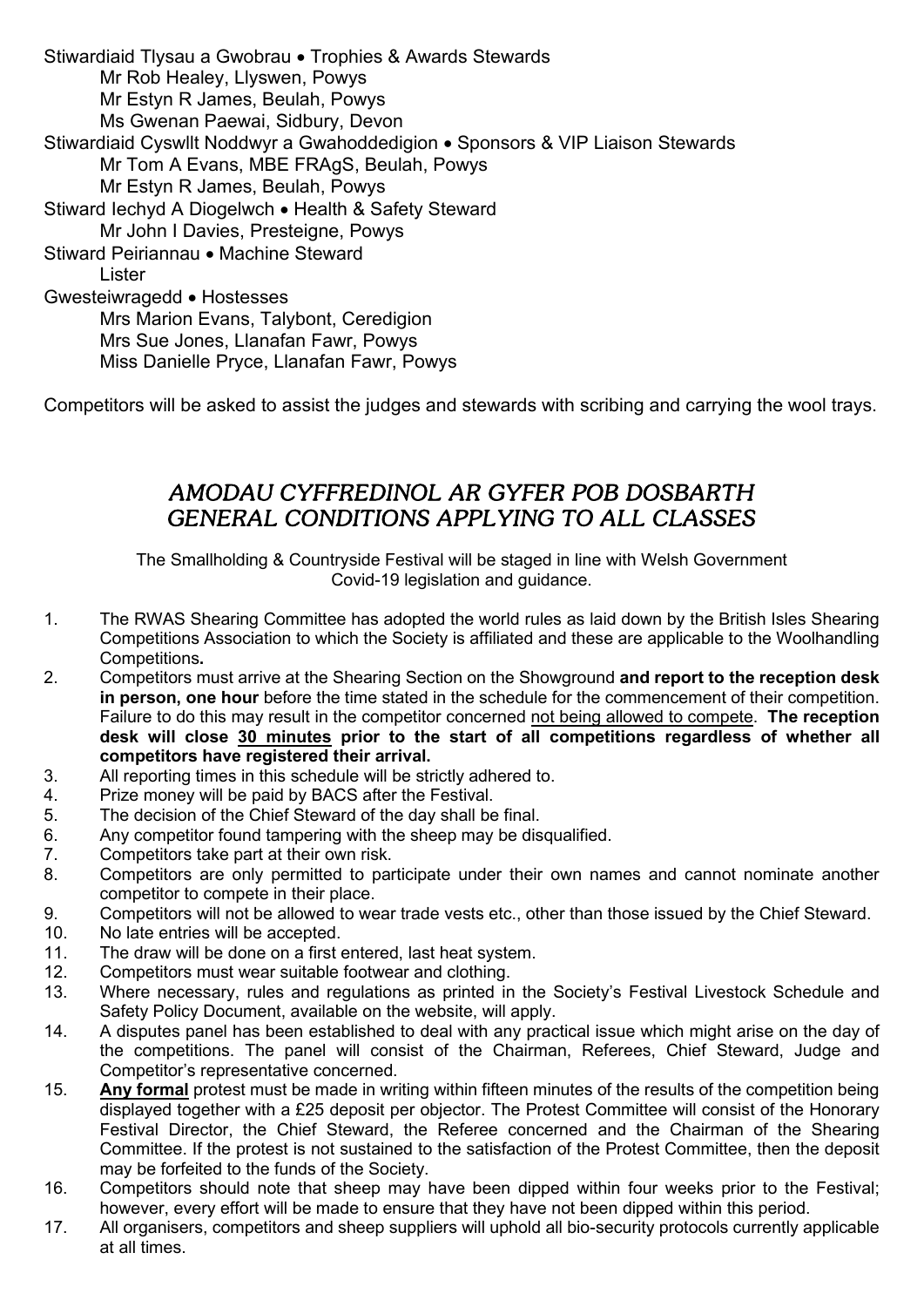# *BEIRNIAID* • *JUDGES*

Mr Ray Davies, Glan-yr-Afon, Llangammarch Wells, Powys, LD4 4DH Mr Dilwyn Evans, Ty Nant, Talybont, Ceredigion, SY24 5DN Ms Meinir Evans, Cwmfran, Cilycwm, Llandovery, Carmarthenshire, SA20 0TW Ms Anita Jones, Ivy House, Walton, Presteigne, Powys, LD8 2RF Ms Elin McGowan, Llwyn Ysgaw, Pistyll, Pwllheli, Gwynedd, LL53 6LP Mr Rhydwyn Price, Little Llantrussa, Walton, Presteigne, Powys, LD8 2RP Mr John Till, Plas Ymwlch Fawr, Criccieth, Gwynedd, LL52 0PW Mr Bryan Williams, FRAgS, Plas Onn, Pentrecelyn, Ruthin Denbighshire, LL15 2HU

\* \* \* \* \* \* \* \* \* \* \* \* \* \* \*

# *RHAGLEN DIGWYDDIADAU* • *PROGRAMME OF EVENTS*

The Society reserves the right to make alterations to the time and order as may be necessary. Please note that the timings given below are approximate only; please check timings on the day of the competition

Wool related tradestands and demonstrations will be located inside the Meirion Shearing Centre over the two days. Demonstrations of Blade Shearing and Woolhandling will take place on the shearing stand throughout the Saturday. No competitions will be held on Saturday.

### **Dydd Sadwrn 21 Mai** • **Saturday 21 May**

- 10.30 am Blade Shearing Demonstration
- 11.30 am Woolhandling Demonstration
- 1.30 pm Blade Shearing Demonstration
- 2.30 pm Woolhandling Demonstration
- 3.30 pm Blade Shearing Demonstration
- 4.30 pm Woolhandling Demonstration

### **Dydd Sul 22 Mai** • **Sunday 22 May**

- 8.30 am Demonstration for Novice Woolhandlers by Bronwen Tango
- 8.45 am Novice Woolhandling Competition Heats
- 9.45 am Intermediate Woolhandling Competition Heats
- 10.30 am Open Woolhandling Competition Heats
- 11.30 am Blade Shearing Demonstration
- 12.00 noon Lunch
- 1.00 pm Blade Shearing Demonstration
- 1.30 pm Novice Woolhandling Competition Final<br>2.00 pm Intermediate Woolhandling Competition -
- Intermediate Woolhandling Competition Final
- 2.30 pm Open Woolhandling Competition Final
- 3.00 pm Presentation of awards to follow

\* \* \* \* \* \* \* \* \* \* \* \* \* \* \*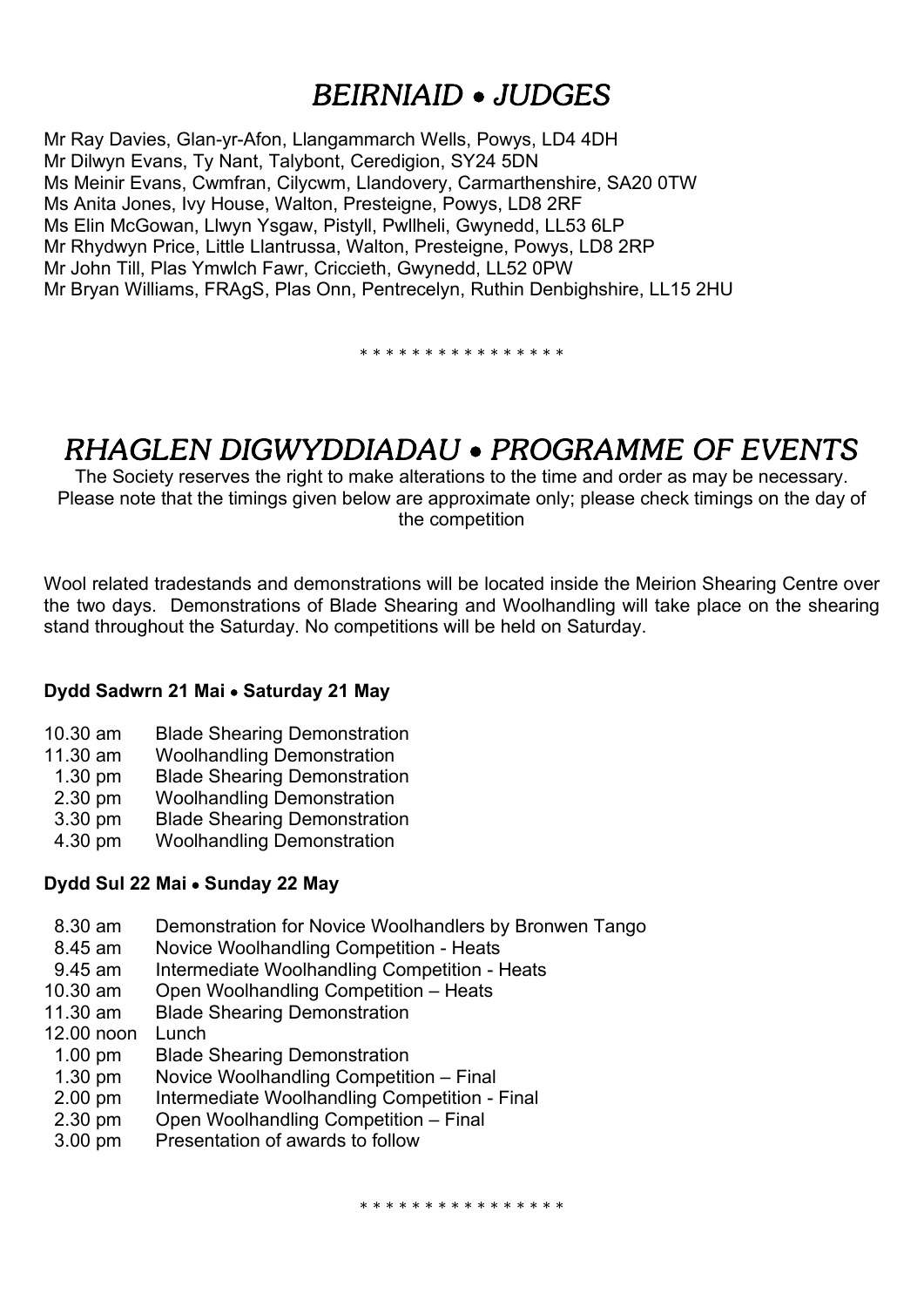# *CYSTADLAETHAU TRIN GWLÂN WOOLHANDLING COMPETITIONS*

### **DOSBARTH • CLASS 1** Tâl Ymgeisio • **Entry Fee: £10.00 CYSTADLEUAETH TRIN GWLÂN DECHREUWYR NOVICE WOOLHANDLING COMPETITION**

### **The Society acknowledges with thanks the support of this competition by LISTER**

**To commence at 8.45 am, Sunday 22 May** Competitors must report by 7.45 am<br>Heats 8.45 am Final 1.30 pm Final 1.30 pm

This competition is confined to competitors of novice standard and non classified competitors. Once a competitor has won two Novice competitions (accumulated), they will then be classified as an Intermediate standard competitor. Competitors may only compete in one competition.

The top three competitors will qualify to compete in the final. A minimum of three ewes will be used for the heats and a minimum of four ewes will be used for the final.

**Gwobrau • Prizes:** 1<sup>st</sup> £75 & Lister Sports Bag: 2<sup>nd</sup> £65; 3<sup>rd</sup> £55; 4<sup>th</sup> £40; 5<sup>th</sup> £30; 6<sup>th</sup> £20

Each competitor will attend two shearers. Woolhandlers to provide their own brooms.

### **DOSBARTH • CLASS 2** Tâl Ymgeisio • **Entry Fee: £10.00 CYSTADLEUAETH TRIN GWLÂN CANOLRADD INTERMEDIATE WOOLHANDLING COMPETITION**

### **The Society acknowledges with thanks the support of this competition by LISTER**

# **To commence at 9.45 am, Sunday 22 May** Competitors must report by 8.45 am

Heats 9.45 am Final 2.00 pm

This competition is confined to competitors of Intermediate standard. Once a competitor has won two Novice competitions (accumulated), they will then be classified as an Intermediate standard competitor. Once a competitor has won two Intermediate competitions (accumulated), they will then be classified as an Open standard competitor. Competitors already classified as Open standard are not allowed to enter this competition. Competitors may only compete in one competition.

The top three competitors will qualify to compete in the final. A minimum of four ewes will be used for the heats and a minimum of five ewes will be used for the final.

**Gwobrau • Prizes:** 1<sup>st</sup> £90 & Lister Sports Bag; 2<sup>nd</sup> £75; 3<sup>rd</sup> £65; 4<sup>th</sup> £50; 5<sup>th</sup> £40; 6<sup>th</sup> £30

Each competitor will attend two shearers. Woolhandlers to provide their own brooms.